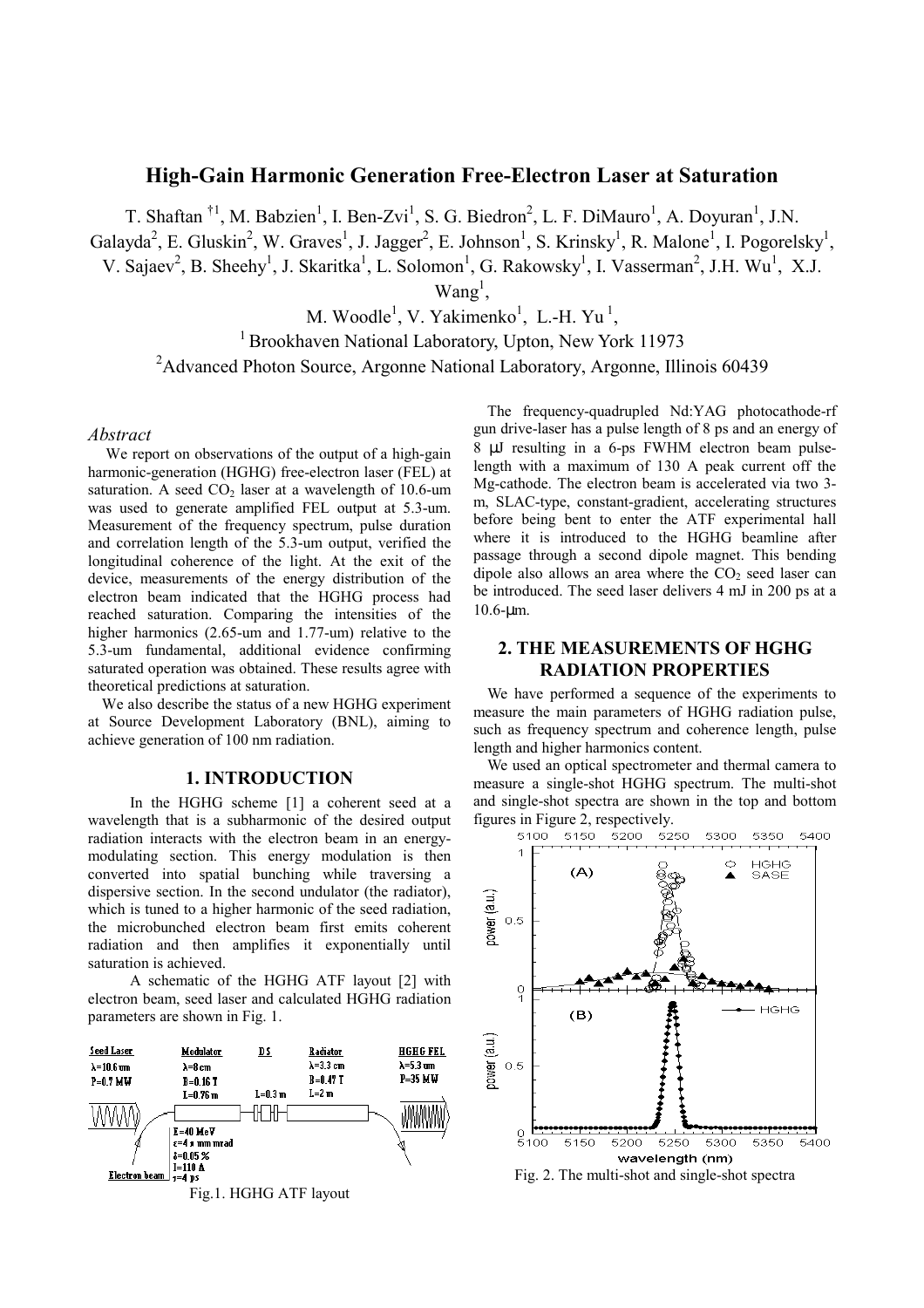The top figure shows the multi-shot spectra based on the SASE signal  $\times$  10<sup>6</sup>, where each point was averaged over ten shots, as well as the HGHG signal, where no averaging was used, obtained using an high-gain, In-Sb detector. The bottom figure shows the single-shot HGHG spectrum obtained using the thermal imager described above. The resolution of this experiment is 2 nm.

For investigation of the time coherence of the HGHG radiation we have used Michelson interferometer. The mirror in one arm was tilted off-axis and changing the angle of tilt we controlled the number of periods in interference pattern. The contrast of interference was measured by the thermal imaging camera. In order to collect more light we used cylindrical mirror to produce a line-type image on the thermal viewer. The camera's images are shown on the Fig. 3.



Fig.3. Interference fringes images

The images correspond to the wing of the HGHG pulse (left image, visibility of the fringes is low) and centre of the pulse (right image, visibility is high).

In order to simplify the alignment and tuning of interferometer we used an auxiliary HeNe laser (0.63 um wavelength) to produce an interference pattern in visible light.

The dependence of visibility  $((I_{max}-I_{min})/(I_{max}+I_{min}))$ versus delay between two arms for the HGHG pulse measurement is shown in Fig. 4.



Fig.4. The dependence of visibility versus delay between two arms

The optical coherence length as measured is 1.6 mm, or 5.3 ps, based upon the delay change.

We used an intensity autocorrelator employing a second harmonic generation in AgGaSe<sub>2</sub> nonlinear crystal. The intensity of the second harmonic was measured by a

single-element InSb photoconductive detector. The main sources of error in the measurement are imposed by the low-duty cycle  $(1 \text{ shot per } 20 \text{ seconds})$  of the  $CO<sub>2</sub>$  laser and instabilities in the electron beam. In order to reduce scatter, each data point is a single shot measurement of the second harmonic signal normalized to the square of the fundamental energy. The normalized signal versus delay time (relative length difference between the two arms) is shown in Fig. 5. Assuming a Gaussian pulse shape, the duration is found be  $8.4/\sqrt{2} = 5.9 \pm 0.7$  ps.



Fig.5. The second harmonic signal versus optical delay

The electron beam energy modulation was determined using the electron energy spectrometer after the radiator section. Energy modulation of the electron beam is generated in two ways in the HGHG process; through the initial interaction of the seed laser in the modulator as well as through the HGHG FEL interaction itself in the radiator. The energy modulation in the radiator predominates and the electron beam image after the spectrometer (a) without and (b) with the  $CO<sub>2</sub>$  beam present, is shown in Figure 6. The latter shows an energy modulation of nearly 2.5%.



Fig.6. The energy modulation (electron beam distribution after spectrometer, horizontal axis in % of energy spread)



Fig.7. The harmonic power versus modulation  $(\%)$